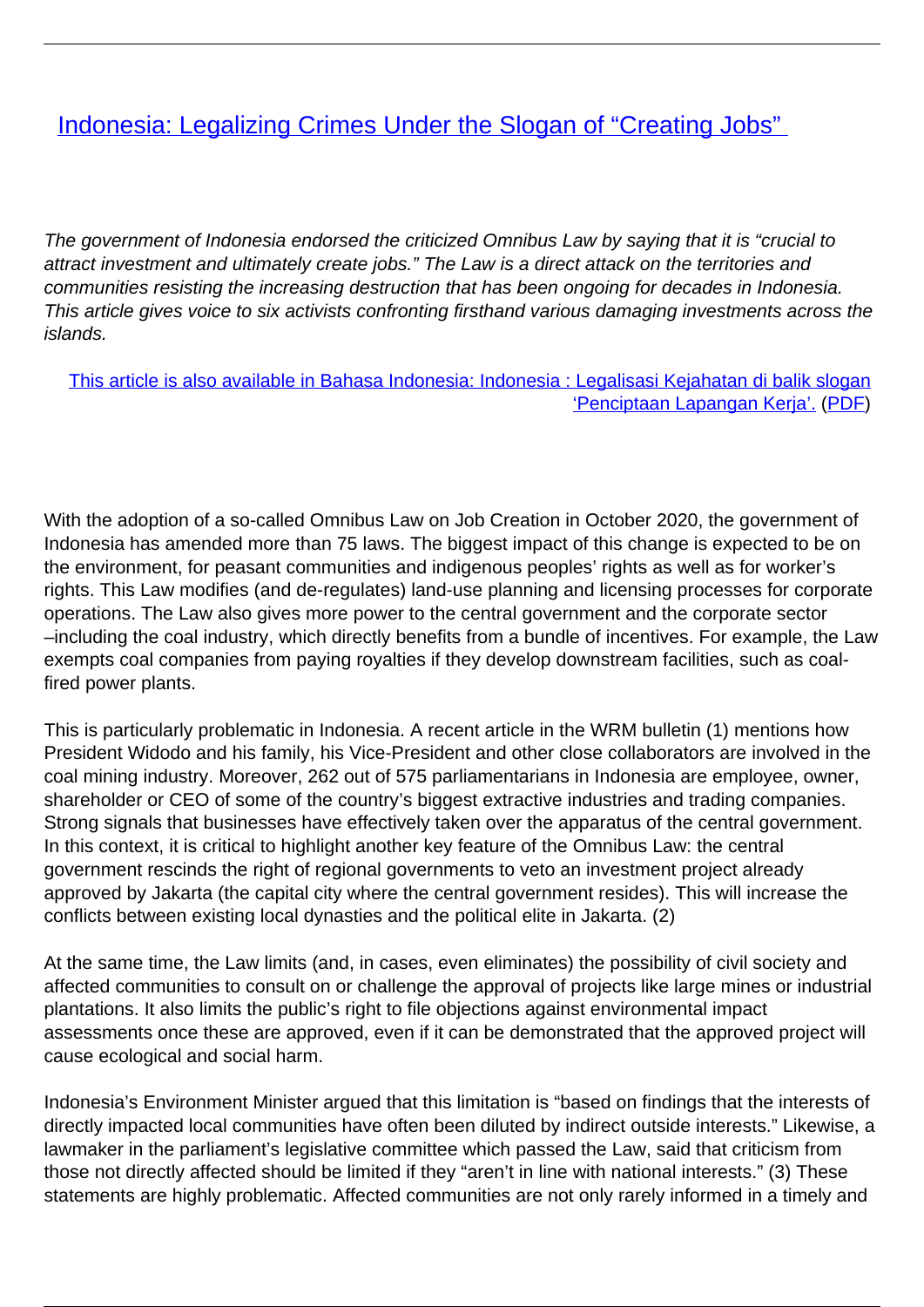proper manner, and realize the extent of the impacts only when machinery or security agents appear in their territories; but also, what are these "national interests" that the government representatives talk about? Whose interests do they represent?

Since this proposal came to light, thousands of workers took to the streets to reject the Omnibus Law and hundreds of protesters were arrested. Workers' rights have been hijacked, in particular rights aimed at protecting women, who are more vulnerable to being subjugated and exploited. (4) Much has been written about the dangers and risks of the Omnibus Law, even from profit-seeking companies that are worried about their images being tainted as a result of the implementation of the law.

Nonetheless, few materials include voices of community activists from across the islands talking about the likely implications of the Law on their territories and lives. That is why the WRM reached out to a close ally in Indonesia, who dialogued with six community activists who are resisting –some for decades- various damaging investments across the islands. Each of these activists grew up witnessing their island, forests, rivers, coastal water, protein-providing animals, fresh air, being destroyed and seized with the sequences of aggression by the government and/or corporate investment projects. "For each", our Indonesian ally said, "the story and the groundwork which they are part of are deeply personal. Despite the resolute undertone in their voices, the dialogues were marked by a noticeable absence of joviality– something very strange in the local oral cultures in Indonesia. It is a reflection of how dark their inner state is at the moment".

These are their stories.

All names are kept anonymous for security reasons.

#### **"Mama Na" fighting industrial oil palm and timber plantations**

Mama Na belongs to the Muyu tribe. She lives in Kampung Subur, Boven Digul regency, Papua. Between 2013 and 2014, PT BCA (PT Berkat Cipta Abadi), a subsidiary of the Korean palm oil and timber conglomerate Korindo Group destroyed at least 12,300 hectares of forest. The Korindo Group is the biggest oil palm plantation company in Papua.(5) Industrial tree plantations company PT MRJ (PT Merauke Rayon Jaya) is also threatening Mama Na's forests and land with its expansion plans.

The plywood company was first established in 1990 and has changed owners three times. The forest had gone. Where will they get the timber from? So, now, outsiders are coming to cultivate oil palms, pursuing other areas, joining the timber plantation company [a category known in Indonesia as HTI]. They just change their name to obtain the business permit. In Kampung Subur, the oil palm plantations company PT BCA has entered the Toweb, Tomba and Burok clans' territories. They have never entered my land. I oppose them because I would lose my land and livelihood. I have seen the impacts.

The water is polluted. Dead fish are all over the Bian and Digul river. When they came to the area, they built a hospital, the Korindo Hospital. It is literally a "sick house" (in Indonesian, Rumah Sakit, means "Sick House") as the company came to make us sick. The damage sinks underground, to the water. So the fish die. When we use the water for cooking, the pot is oily. Since the company entered, we feel that we have lost our culture. No longer do we have our traditions. For example, we have lost our artisanal skills, like making noken, enok, nyiru ayak, which are made using reed and bamboo.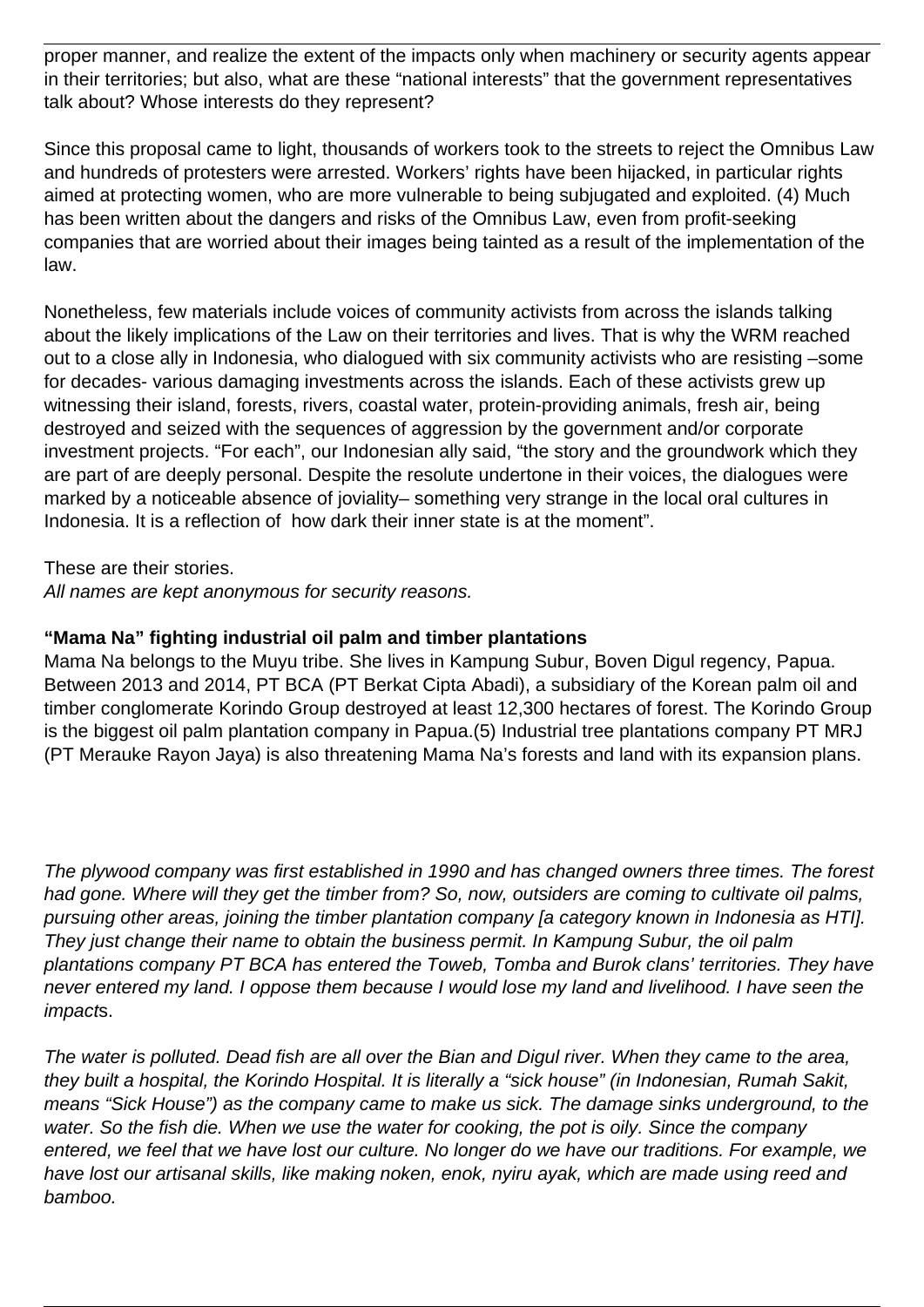I am now prepared and remain alert to confront PT MRJ and other industrial timber plantations companies. Company people are putting their eyes on the land of the Ikoké clan to build a log pond. They come and say that they are there for tourism or conservation purposes, playing tricks on the community.

Someone from the PT MRJ came yesterday and said in the village hall, "We will make you prosper. We will build, provide clean water, good jobs, we will do that and that for the community." But it turned out that the people said NO to all of that, because they have already felt the real situation. The company tricks have been discovered. So we no longer accept those who want to persuade us. We are suffering more for doing that.

We all rely on forests for food and, nonetheless, we see how forests have been destroyed. We refuse so that we can use the forest that is left together, protecting it and caring for it. If not, where will my children and grandchildren go in the future?

I have six children and they all say that Mama Na is like a warrior for them. All of them are one heart with Mama Na. Our life is not easy. We are neither stubborn nor arrogant. They are wealthy and they never mean wellbeing for us. Time has run out.

## **Ey fighting a mining company's devastation**

Ey is from the Aramsolki Village, in the Agimuga District, Mimika regency. Ey is very active creating a space for community members in three districts to voice their grievances due to the complete devastation of the rivers and estuaries in the area. This high pollution and damage is a result of the massive and direct tailing disposals into rivers and waterways from the mining company PT Freeport Indonesia. Freeport Indonesia operates one of the world's largest copper and gold mines in Papua. (6)

The people who live at the banks of rivers and by the sea have a culture of hunting and they depend on the sea or river. This irresponsible disposal of waste destroys people's lives. Animals start to die slowly as every day they inhale and consume water contaminated by the mud in the mine tailings. We also observed that many people suffer from itching and other health issues.

Freeport tailings waste also results in loss of community access to river transportation. The sedimentation of waste in the Ajikwa / Wanogong river has resulted in an extraordinary siltation along the Sampan river, Puriri Island and Kampung Pasir Hitam, towards the estuary. Previously, community members used this route to cross between islands or to go to the city to meet relatives, sell their crops or exchange economic products from hunting or harvests, and it has also been a route for children to access education. Nowadays people have to wait for the river water to become high enough so that boats or canoes can pass. Sometimes people wait for five hours and sometimes even for a day and a night. Desperate people push their boats over the river covered in waste, resulting in a lot of damage to their boats. Others choose to cross by the high seas, which is very dangerous.

We have lost one village: Kampung Pasir Hitam. And also five rivers: the Yamaima, Ajikwa / Wanogong, Sampan, Ajiira, and Manarjawe river. This is a very serious problem.

Peculiarly, in the middle of a shallow river that has dried up, Freeport is planting trees. We are very angry about this. The company claims to be reforesting, but no one knows that a river has disappeared there! The company plants trees and it also eliminates the evidence.

#### **Ni fighting a geothermal energy project**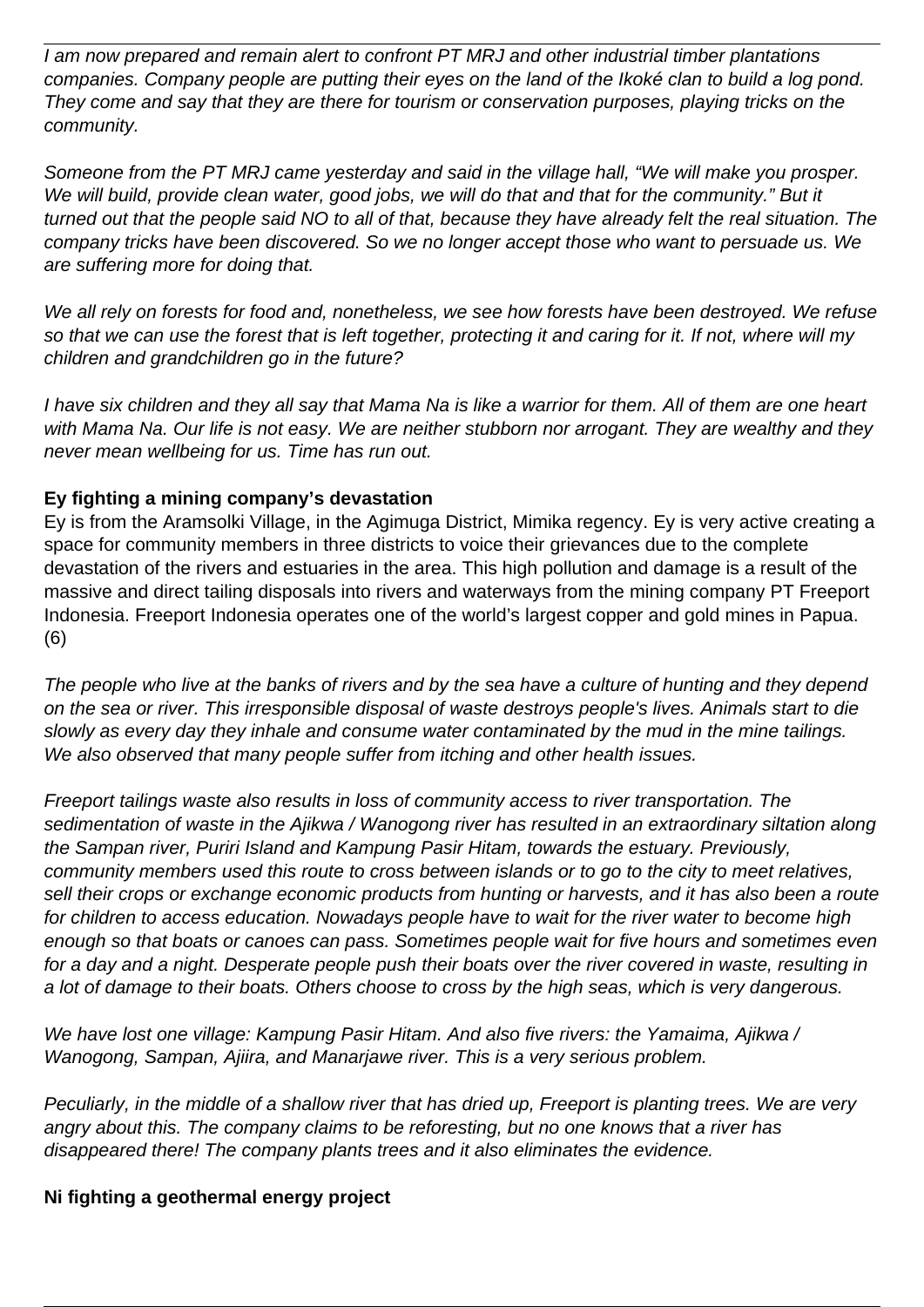Ni comes from Jailolo, in the Halmahera Island, North Maluku. Jailolo is an earthquake-prone cluster of villages, bordering a stretch of forests. It is also the name of a recently re-activated volcano. Over the past decade, strong earthquakes have been recurring every year. Since 2008, the PT Star Energy Geothermal Company, a subsidiary of PT Barito Pacific Tbk., was awarded the Jailolo geothermal field concession and began exploration in the 12,960 hectares concession area. The US Trade and Development Agency (USTDA) awarded a 733 thousand dollars grant to PT Star Energy Geothermal Halmahera to conduct a feasibility study for the project. (7) In 2017, however, the Ministry of Energy and Mineral Resources took back the concession from Star Energy, and from then on the exploration activities have been carried out by PT Sarana Multi Infrastruktur (SMI) - a joint venture of the Ministry of Finance, the World Bank and the Asian Development Bank. In early 2020, the government gave a strong endorsement to this investment.

In my opinion, the biggest threat in Jailolo is the government because the government doesn't care and they want to join the geothermal company. Star Energy started to enter since 2008, collecting information. There has been no development or construction yet. But the fear is that most of the people in Jailolo are fisherfolk or farmers. For example, there is one village, the village of Saria, where fishing is the main livelihood and the people farm on the side. There are villages that still depend on the forest, namely the villages of Payo, Pateng, Bobo, Bobo Joko, and Idamdehe. Idamdehe is planned to become a place to drill a geothermal well.

Our forest is still very healthy and we will not let the geothermal project clear away the forest. We have never received proper information about this power plant project. The new Omnibus Law will unquestionably have an enormous impact. The land will be invaded. Those who are fisherfolk and farmers will lose their livelihoods. With this new Law, the government is helping the company. But the villages have strong unity, especially the Indigenous Peoples of Saria and Idamdehe.

#### **Na fighting a nickel mine**

Na is from south-east Sulawesi, where they confront a nickel mining operation. (8) The community successfully blocked the mining activities in 2019 and pushed back their heavy equipment all the way to the project camp on shore. Na has been in the forefront of resistance.

For the community, mining does not do any good. Nothing. If the mining would arrive here, it would be dangerous. First of all, our plants will not bear fruit, because of the dust! There are coconuts, guavas, cloves, nutmeg, and pepper here. Secondly, water. Thirdly, where will the waste go? Into the sea? But this is a fishing village! Those who fish will obviously be hampered. So for us, mining is no good. The impact is huge; we have seen it. Mining is only for a moment. In the blink of an eye, the money will be gone. It is only for a moment because it is all a lie. And indeed, it is all about money. We are so traumatized because of this mining. We must be vigilant, especially not to give up. That is all.

But all lands around the mining site are affected. From the land of my parents to mine, everything is affected. For example, the access road, where vehicles go back and forth, dust is everywhere. We have to wash the banana leaves before using them. Besides, with the mine, the family has broken up. The impacts are obvious, but they weren't aware. There is already this effect. Previously, one stick of fish cost ten thousand Indonesian rupiahs, now it will go up to fifty thousand. Who can afford that price? And we cannot go fishing anymore.

Now, the new Law wants to make licensing easier for big companies, but we defend our rights. The base of my life is in my land. If there are crops, there is hope. We have our plants there. We can make some money from our crops. Without it, I cannot dream with my children and my grandchildren.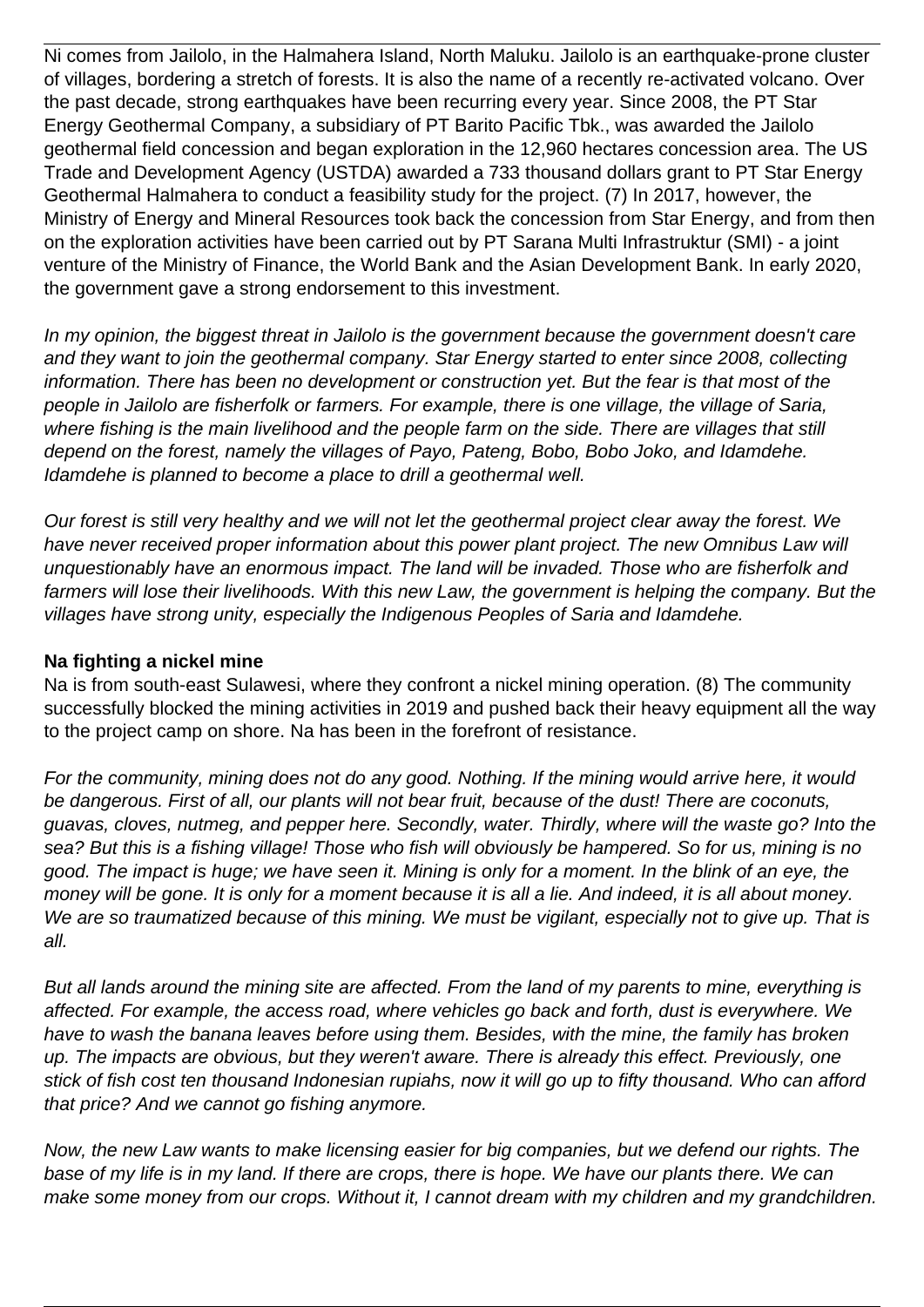The mine is so painful for us. Everything is being destroyed. We will cry blood later. But never! I will never give up the land.

# **Yati Dahlia fighting the plans for a new capital city**

Dahlia comes from Penajam Paser Utara, East Kalimantan. Dahlia is an activist and a traditional performing artist who belongs to the Balik tribe, a small tribe located in the heart of where the new capital city of Indonesia is being planned, and near one of the biggest mining regions. There are approximately 5,000 Balik people who also speak their own language.

We don't want to differentiate between tribes. There are the Balik, the Paser and the Dayaks here. But with this enormous project, we feel like we are being set up. They want us to hand over the land... Then we are asked for a photocopy of our ID cards. The main reason is that they want to split the land. Some are thirsty for positions of becoming customary leaders or whatever ... We are really agitated. How can we be united if we are still being used by people who only care about themselves?

We have read about this new Law. But this is the land of our ancestors. We are very restless and distressed. The government will not stop until they persuade us to sell our land. They say, "Let's cooperate". I have told my family and friends, who own the land here, that our ancestors do not close their eyes and are watching us from above. Even though the Balik Tribe is a minority, we need to live in unity to defend the land.

## **Ah fighting a geothermal energy project**

Ah is from Salingka Gunung Talang, Solok regency, West Sumatra. Ah is a community activist who belongs to a movement involving four mountain communities under threat by a geothermal project run by the Turkish consortium PT Hitay Power Energy and PT Dyfco Energi. (9)

Almost all of the residents at the foot of Mount Talang, Solok District are farmers. Even civil servants [known as PNS is Indonesia] are involved in farming to earn additional income. We are proud of our vegetable products, and our delicious and famous rice, namely Bareh Solok. In general, it was a safe place, until 2017, when the geothermal mining project disrupted our lives. Even then, the project was not clear. But we knew that the electricity that they want to produce is not meant for the community. It would not benefit us. The company people forced their way in. Then, the arrests began due to the burning of a company car, although it was not clear who burned it because of the large number of people involved. The people imprisoned because of this incident were locked up from February 2018 to the first month of 2020. Nonetheless, we have consistently blocked the attempts of security brigades and armed forces to enter our area.

We have no news from the company now, and we also observe that there has been no attempt to enter our territory again. But we remain vigilant. With the Omnibus Law we know that there is a huge risk to our safety if the project is carried out.

Despite people's increasing alarm of having their land and livelihoods curtailed further and stolen with the approval of the Omnibus Law, these stories also show how communities will keep resisting the destruction of their forests and land.

(3) Mongabay, [Indonesia's Omnibus Law a 'Major Problem' for Environmental protection](https://wrm.us9.list-manage.com/track/click?u=f91b651f7fecdf835b57dc11d&id=709c6889a6&e=08ad7e6520), 2020

<sup>(1)</sup> WRM Bulletin 252, [Indonesia: REDD+, European Development Funding and the 'Low Carbon](https://wrm.us9.list-manage.com/track/click?u=f91b651f7fecdf835b57dc11d&id=b59a3dfe0f&e=08ad7e6520) [Economy'](https://wrm.us9.list-manage.com/track/click?u=f91b651f7fecdf835b57dc11d&id=b59a3dfe0f&e=08ad7e6520)

<sup>(2)</sup> The Interpreter, [Indonesia's Omnibus Law won't kill corruption](https://wrm.us9.list-manage.com/track/click?u=f91b651f7fecdf835b57dc11d&id=4424e78a42&e=08ad7e6520), 2020